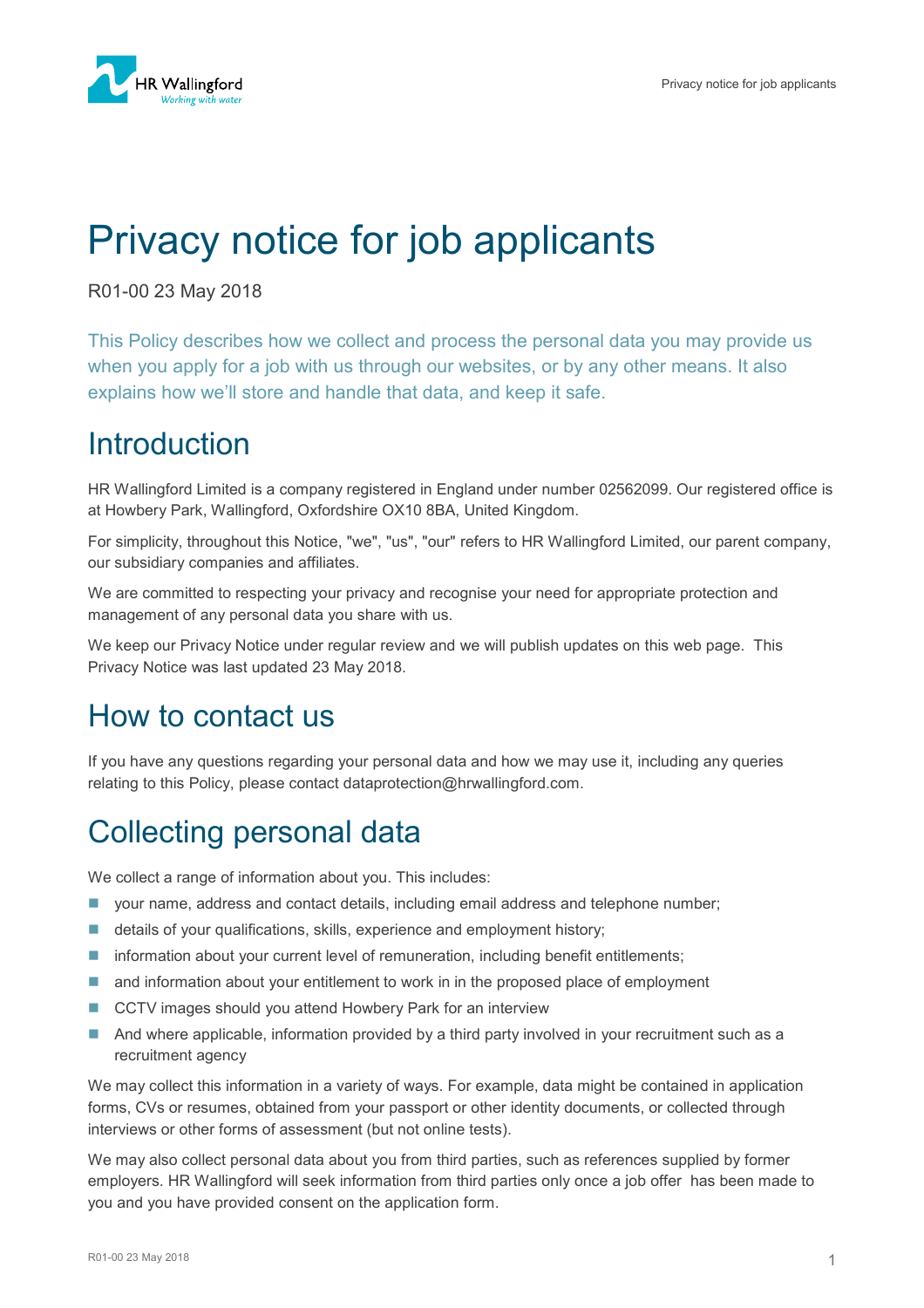

Data will be stored in a range of different places, including on your application record, in HR management systems and on other IT systems (including email).

#### Why do we process personal data?

We need to process data to take steps, at your request, prior to entering into a contract with you. In some cases, HR Wallingford needs to process data to ensure that it is complying with its legal obligations. For example, it is required to check a successful applicant's eligibility to work in the proposed place of employment before employment starts.

We have a legitimate interest in processing personal data during the recruitment process and for keeping records of the process. Processing data from job applicants allows us to manage the recruitment process, assess and confirm a candidate's suitability for employment and decide to whom to offer a job. We may also need to process data from job applicants to respond to and defend against legal claims.

We may process special categories of data, such as information about ethnic origin, sexual orientation or religion or belief, to monitor recruitment statistics. It may also collect information about whether or not applicants are disabled to make reasonable adjustments for candidates who have a disability. We processes such information to carry out its obligations and exercise specific rights in relation to employment.

#### Who has access to data?

Your information may be shared internally for the purposes of the recruitment exercise. This includes members of the Personnel department and recruitment team, interviewers involved in the recruitment process, managers in the business area with a vacancy and IT staff, if access to the data is necessary for the performance of their roles.

We will not share your data with third parties, unless your application for employment is successful and it makes you an offer of employment. We will then share your data with former employers to obtain references for you.

### Do we transfer your personal data outside the EEA?

We operate globally and have offices and subsidiaries in locations such as the USA, China, Australia, Italy, India, UAE and Malaysia. For specific situations we may from time to time transfer your personal data from within the European Economic Area (EEA) to our offices outside of the EEA or to other people or companies To safeguard your personal data we ensure that all our offices, subsidiaries and affiliates enter into a group data protection agreement which will apply, where your data is transferred to one of them and which puts provisions in place to make sure that the when your data is transferred it will be protected in the same way as it is protected before the transfer by us and we aim to put in place a data processing agreement with any third parties which will also ensure similar protection for your personal data.